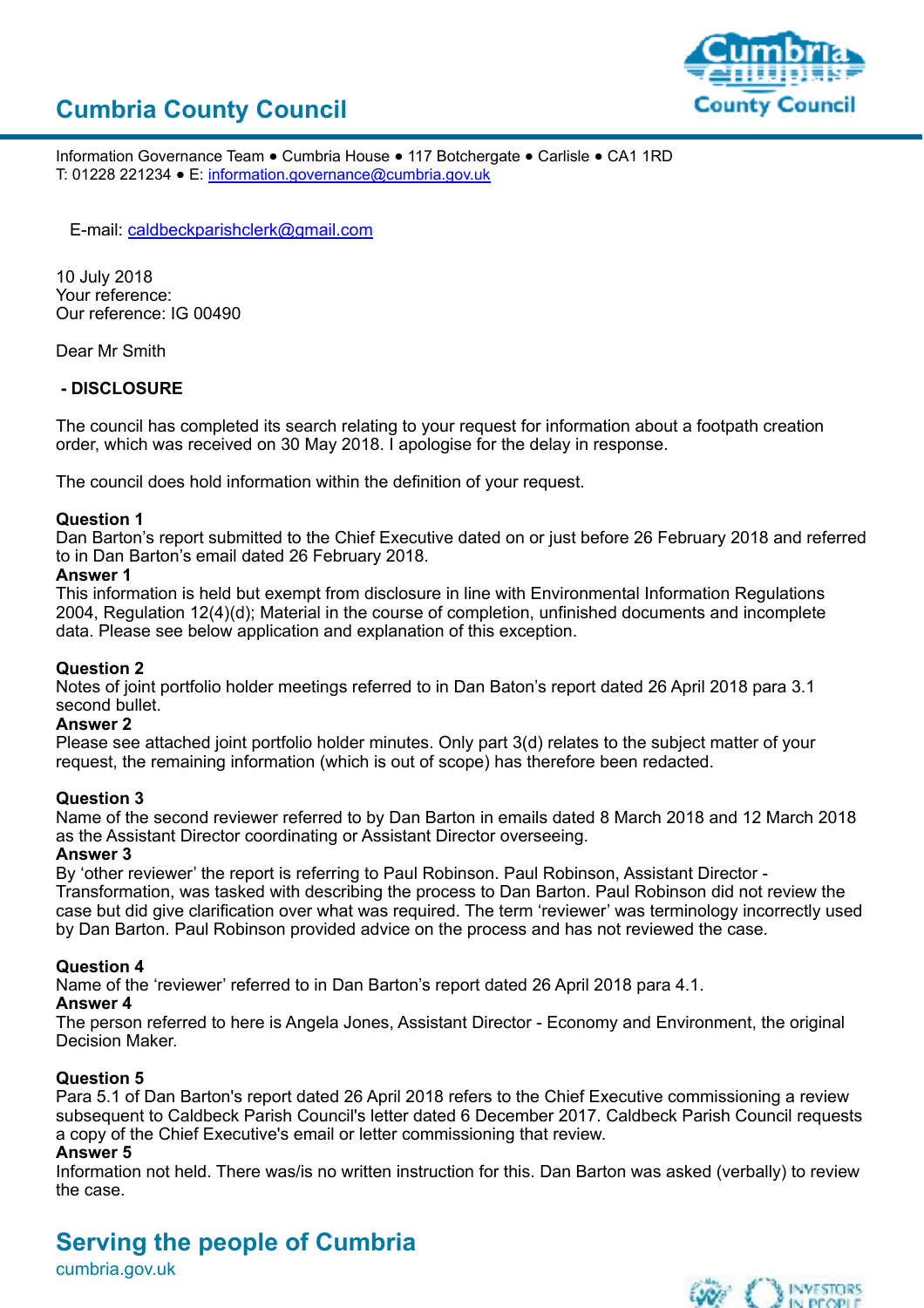# **Cumbria County Council**



## **Question 1 - Regulation 12(4)(d)**

Regulation 12(4)(d) of the EIR states that a public authority may refuse to disclose information to the extent that the request relates to material which is still in course of completion, unfinished documents or incomplete data.

The report submitted to the Chief Executive on 21 February 2018 was in draft form and was not complete at that time. The Council therefore considers that regulation 12(4)(d) EIR is engaged in this case. As regulation 12(4)(d) EIR is subject to the public interest test, the Council has gone on to consider the public interest factors in favour of disclosure and the public interest factors in favour of maintaining the exception.

### Public Interest Test

Public interest arguments in favour of disclosing the requested information

- Compliance with The Council's legal obligations to be transparent in allowing access to environmental information.
- Disclosure would contribute to the development of public debate and facilitate public understanding of matters of public concern.
- Disclosure would ensure The Council remains accountable to the public in respect of its operations and decision making, especially where it involves the use of public funds.

Public interest arguments in favour of maintaining the exception

- There is a strong public interest in ensuring that Council officials have a 'safe space' to work candidly and freely without being concerned that information could be released in a form where it is potentially misleading.
- Releasing incomplete information runs the risk of misleading public debate.
- The public interest has already been met with the disclosure of the completed report.

#### Balance of the public interest arguments

The Council gives weight to the general public interest in operating in an open and accountable manner, and considers that greater transparency leads to a better public understanding, enabling the public to assist in the decision making process where possible. The Council also notes the public interest in its decisions, including the overall environmental impact and cost to the public purse.

The Council considers that effective decision making depends on sound evidence and candid communications that allow a full consideration of all the options without any concern over premature disclosure. Decisions need to be thoroughly evaluated and this can only happen when all parties have the confidence that there is no risk of those exchanges being prematurely disclosed. There is a strong public interest in maintaining the safe space for Council officers to debate live issues and reach decisions away from external interference. The Council also highlights that the report has now been completed and has already been disclosed.

On balance the Council considers that the public interest arguments in favour of disclosure are outweighed by the public interest arguments in favour of maintaining the exception. Regulation 12(4)(d) EIR is therefore correctly applied in this case.

## **Disclaimer**

Most of the information that we provide in response to requests submitted under the Freedom of Information Act 2000 and Environmental Information Regulations 2004 will be subject to copyright protection. In most cases the copyright will be owned by Cumbria County Council. However the copyright in other information may be owned by another person or organisation, as indicated on the information itself.

You are free to use any information supplied in this response for your own non-commercial research or private study purposes. The information may also be used for any other purpose allowed by a limitation or exception in copyright law, such as news reporting. However, any other type of re-use, for example by publishing the information in analogue or digital form, including on the internet, will require the permission

# **Serving the people of Cumbria**

cumbria.gov.uk